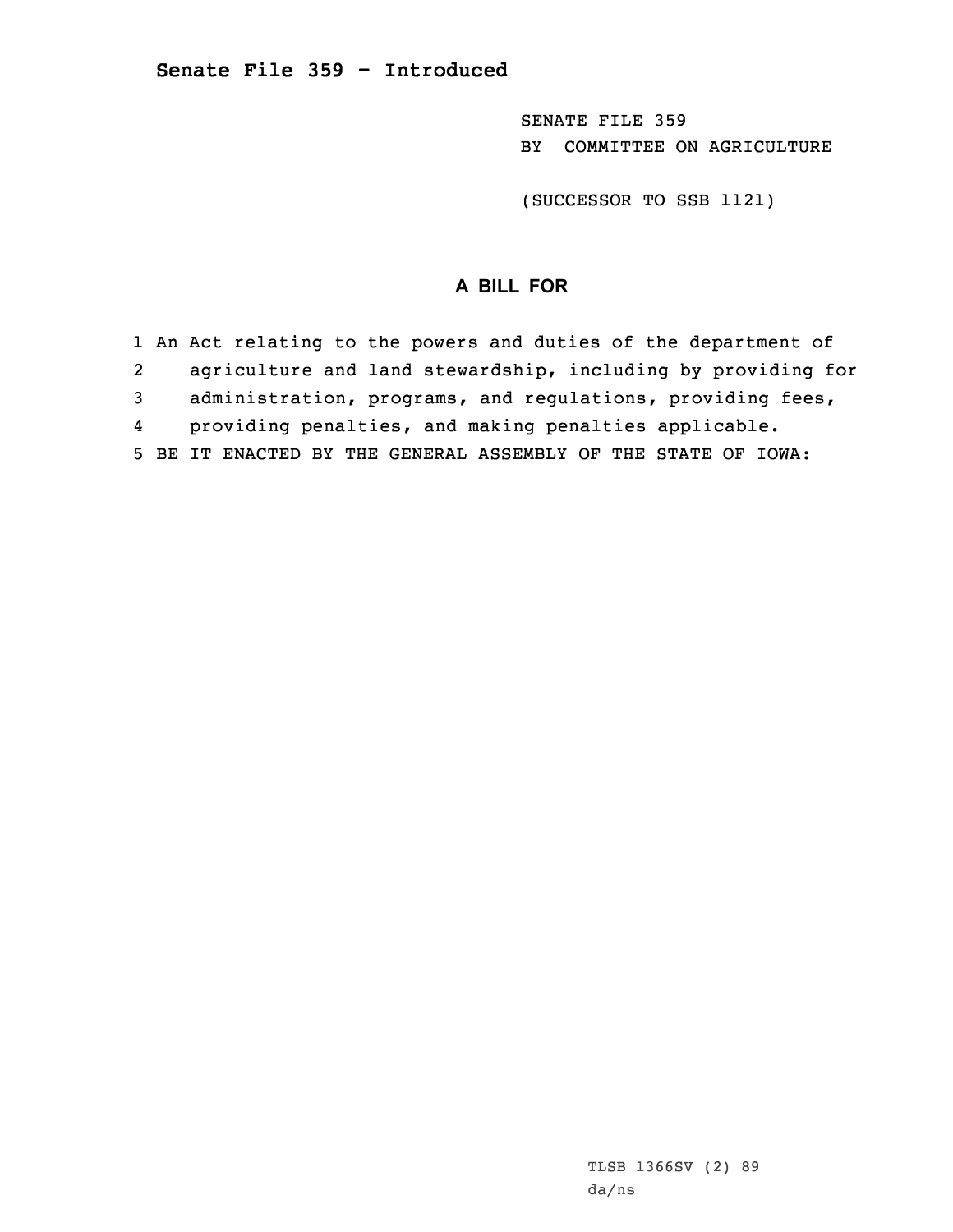## S.F. 359

1 DIVISION I 2 DEPARTMENTAL ORGANIZATION Section 1. Section 159.5, subsection 7, Code 2021, is amended to read as follows: 7. Establish and maintain <sup>a</sup> marketing news service bureau in the department which shall, in cooperation with the 7 federal market news and grading division Cooperate with the agricultural marketing service of the United States department 9 of agriculture $_{\tau}$  to collect and disseminate data and information relative to the market prices and conditions of agricultural products raised, produced, and handled in the state. 12 DIVISION II 13 ANIMALS 14 Sec. 2. Section 162.2A, subsection 3, paragraph d, Code 2021, is amended by striking the paragraph. DIVISION III COMMODITY PRODUCTION AND SALE 18 PART A FARM-TO-SCHOOL ACT Sec. 3. Section 190A.1, Code 2021, is amended by striking the section and inserting in lieu thereof the following: 22 **190A.1 Short title.** This chapter shall be known and may be cited as the *"Farm-to-School Act"*. Sec. 4. NEW SECTION. **190A.2 Definitions.** As used in this subchapter, unless the context otherwise requires: 1. *"Department"* means the department of agriculture and land stewardship. 2. *"Food animal"* means an animal belonging to the bovine, caprine, ovine, or porcine species; turkeys, chickens, or other types of poultry; farm deer as defined in section 170.1; fish or other aquatic organisms confined in private waters for human consumption; or bees. 3. *"Food commodity"* means any of the following: LSB 1366SV (2) 89

-1-

 $da/ns$  1/13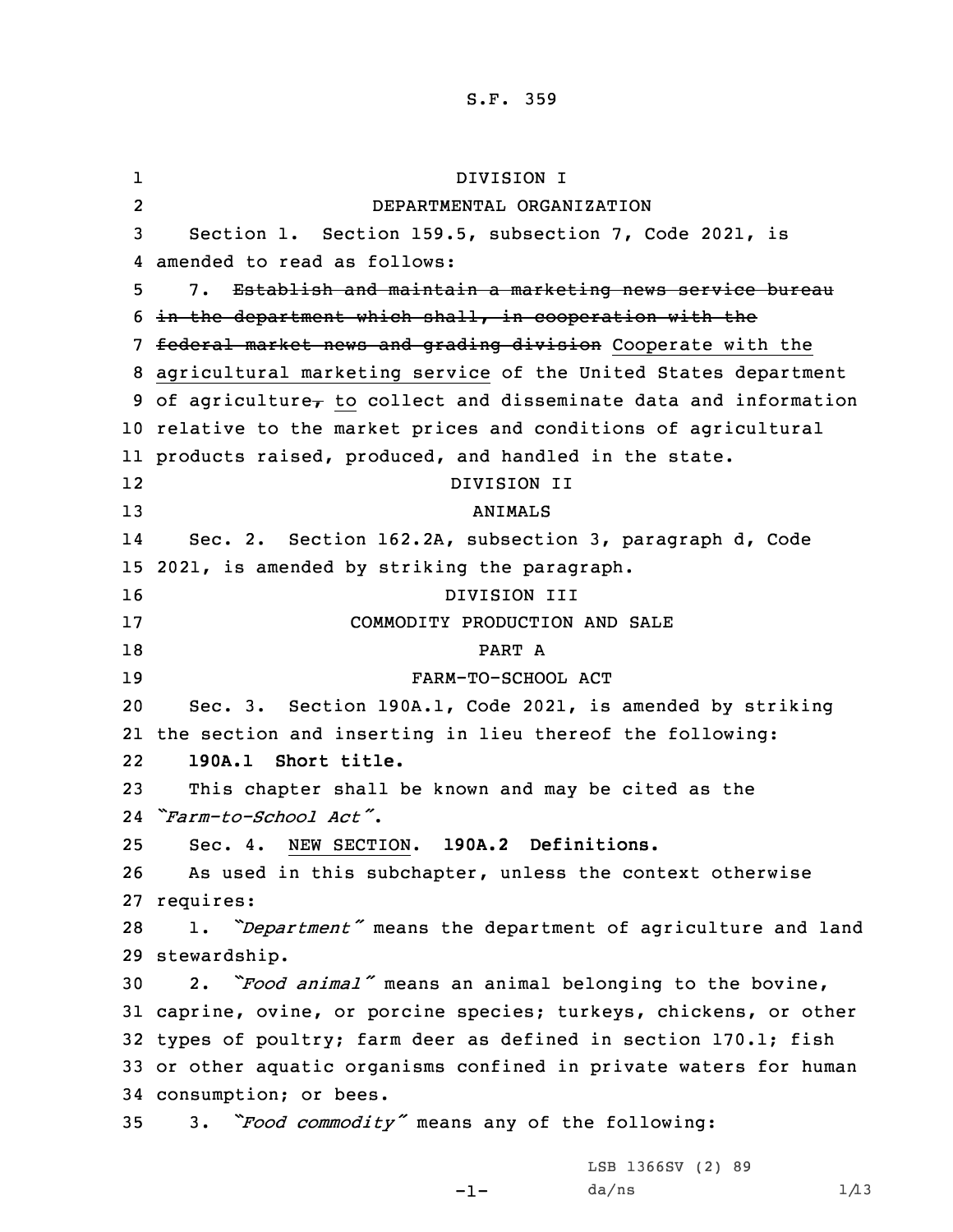1*a.* A food animal.

2 *b.* An item regularly generated by <sup>a</sup> food animal, including 3 milk, eggs, or honey, that has been collected, and that is to 4 be processed into <sup>a</sup> food product.

5 *c.* Sap or whole produce, including vegetables or fruit, 6 that has been harvested and that is to be processed into <sup>a</sup> food 7 product.

 4. *"Food product"* means <sup>a</sup> perishable or nonperishable product derived from processing <sup>a</sup> food commodity to be fit for human consumption, including but not limited to pasteurized milk or dairy products, washed shelled eggs, cut and washed produce, honey, maple syrup, unshelled or shelled nuts, cuts of meat or poultry, or cuts of fish or shelled aquatic items. 14 5. *"Fund"* means the farm-to-school fund created in section 15 190A.5.

 6. *"Process"* means to prepare <sup>a</sup> food commodity in <sup>a</sup> manner that allows it to be sold to consumers as <sup>a</sup> food product, including by altering the form or identity of the commodity; trimming, cutting, cleaning, drying, filtering, sorting, or shelling the commodity; or packaging the commodity.

21 7. *"Program"* means the farm-to-school program created in 22 section 190A.6.

 8. *"School"* means <sup>a</sup> public school or nonpublic school, as those terms are defined in section 280.2, or that portion of <sup>a</sup> public school or nonpublic school that provides facilities for teaching any grade from kindergarten through grade twelve.

27 9. *"School district"* means <sup>a</sup> school district as described 28 in chapter 274.

29 Sec. 5. Section 190A.3, subsection 1, Code 2021, is amended 30 to read as follows:

31 1. The farm-to-school program shall seek to link elementary 32 and secondary public and nonpublic schools in this state 33 with Iowa farms to provide schools with fresh and minimally 34 processed wholesome, locally produced food for inclusion in 35 school meals and snacks, encourage children to develop healthy

LSB 1366SV (2) 89

 $-2-$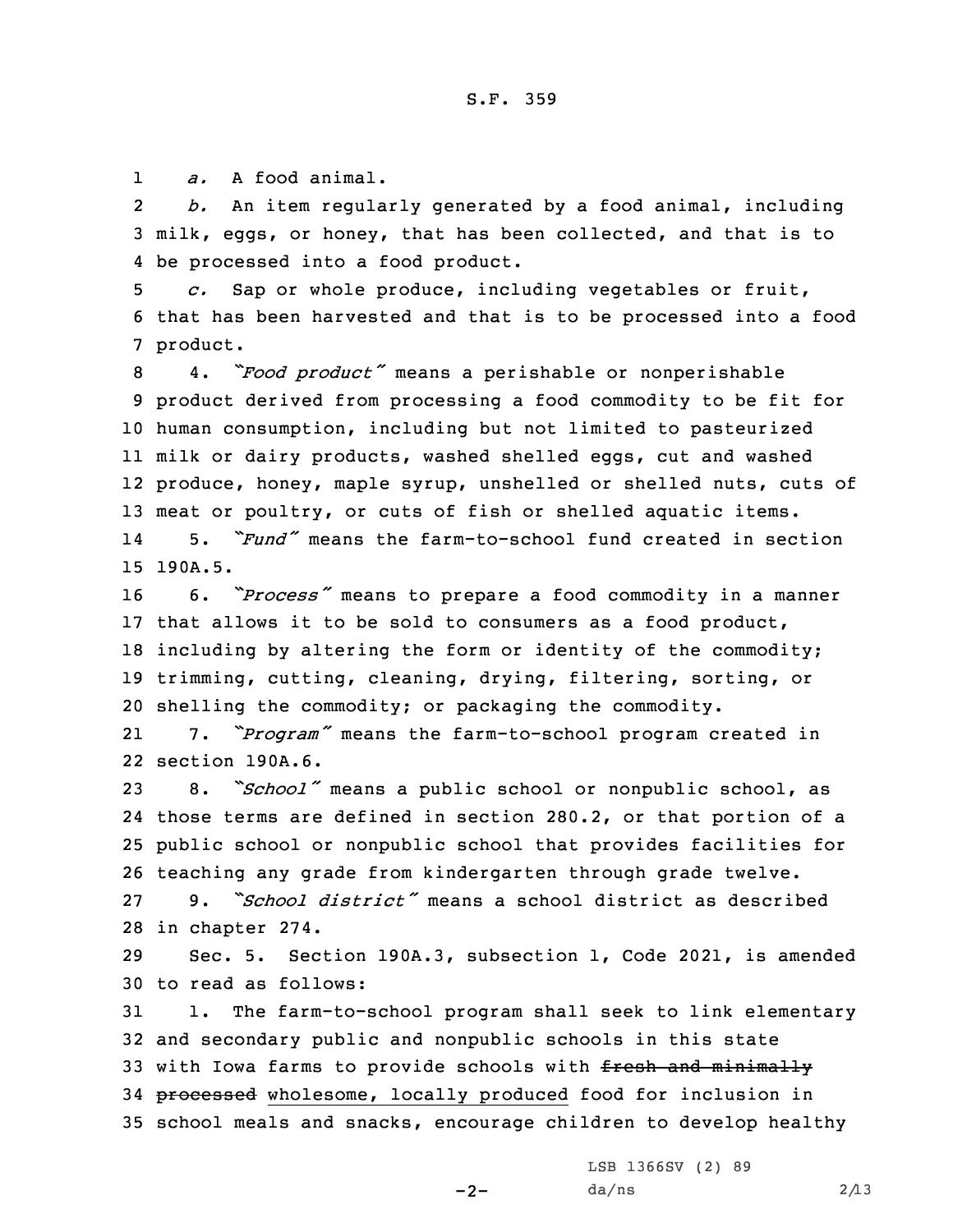1 eating habits, and provide Iowa farmers access to consumer 2 markets.

3 Sec. 6. NEW SECTION. **190A.5 Farm-to-school fund.**

4 1. <sup>A</sup> farm-to-school fund is created in the state treasury 5 under the management and control of the department.

 2. The fund shall include moneys appropriated to the fund by the general assembly. The fund may include other moneys available to and obtained or accepted by the department, including moneys from public or private sources.

 3. Moneys in the fund are appropriated to support the program in <sup>a</sup> manner determined by the department, including for reasonable administrative costs incurred by the department. Moneys expended from the fund shall not require further special authorization by the general assembly.

15 4. *a.* Notwithstanding section 12C.7, interest or earnings 16 on moneys in the fund shall be credited to the fund.

 *b.* Notwithstanding section 8.33, moneys credited to the fund that remain unencumbered or unobligated at the end of <sup>a</sup> fiscal year shall not revert but shall remain available for the purposes designated.

21 Sec. 7. NEW SECTION. **190A.6 Farm-to-school program.** 22 1. <sup>A</sup> farm-to-school program is created. The program shall 23 be controlled and administered by the department.

24 2. The purpose of the program is to assist schools and 25 school districts in purchasing food products derived from food 26 commodities produced on <sup>a</sup> farm.

 3. The department shall reimburse <sup>a</sup> school or school district for expenditures incurred by the school or school district during the school year in which the school or school district is participating in the program to purchase food products derived from food commodities produced on <sup>a</sup> farm.

32 4. <sup>A</sup> school or school district must apply each year to the 33 department to participate in the program according to rules 34 adopted by the department pursuant to chapter 17A.

35 5. To be eligible to participate in the program, <sup>a</sup> school or

 $-3-$ 

LSB 1366SV (2) 89  $da/ns$  3/13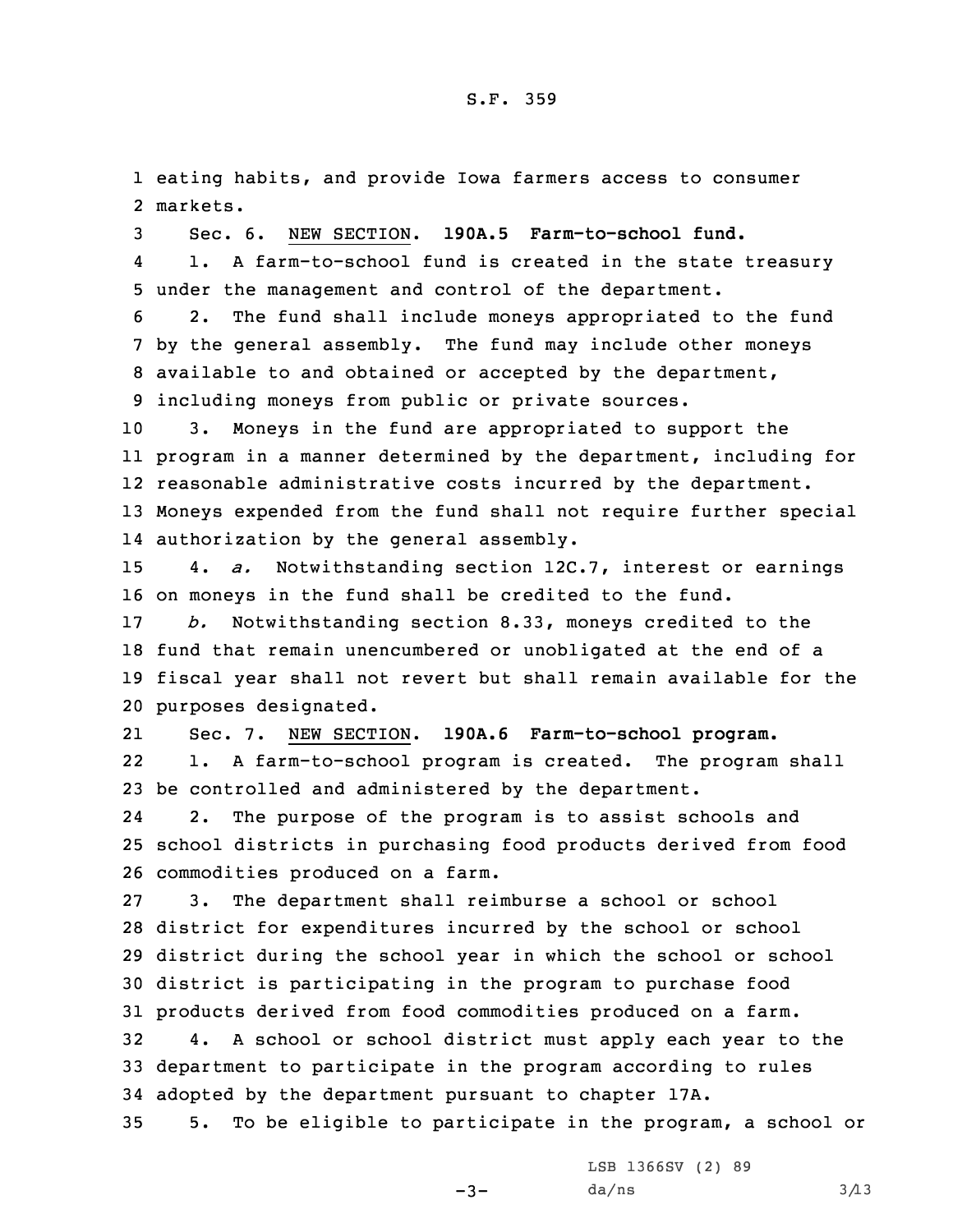1 school district must purchase <sup>a</sup> food product directly from <sup>a</sup> 2 farm source as follows:

3 *a.* The farm source must be any of the following:

4 (1) <sup>A</sup> farm where <sup>a</sup> food commodity is produced, if the food 5 commodity is processed into <sup>a</sup> food product on the farm for sale 6 to a consumer.

 (2) <sup>A</sup> business premises that is directly shipped <sup>a</sup> food commodity from <sup>a</sup> farm, if the food commodity is processed into <sup>a</sup> food product on the business premises for sale to <sup>a</sup> consumer. (3) <sup>A</sup> business premises that is directly shipped <sup>a</sup> food product from <sup>a</sup> farm, if the food product is purchased for resale to <sup>a</sup> consumer or is distributed to <sup>a</sup> consumer on behalf of a farmer.

14 *b.* The farm source must comply with all applicable laws 15 regulating the sale of food.

16 *c.* The farm source must be located within thirty miles of 17 the school or the school district's border.

18 6. The department shall require proof of purchase prior to 19 reimbursing the school or school district for the purchase of 20 food products.

21 7. The department may administer the program in cooperation with the department of education and the participating school or school district in which <sup>a</sup> participating school is located. 24 8. *a.* The department shall reimburse <sup>a</sup> participating school or school district that submits <sup>a</sup> claim as required by the department. The department shall pay the claim on <sup>a</sup> matching basis with the department contributing one dollar for every three dollars expended by the school or school district. However, <sup>a</sup> school or school district shall not receive more than one thousand dollars during any year in which it participates in the program.

 *b.* Notwithstanding paragraph *"a"*, if the department determines that there are sufficient moneys in the fund to satisfy all claims that may be submitted by schools and school districts, the department shall provide for the distribution

 $-4-$ 

LSB 1366SV (2) 89  $da/ns$  4/13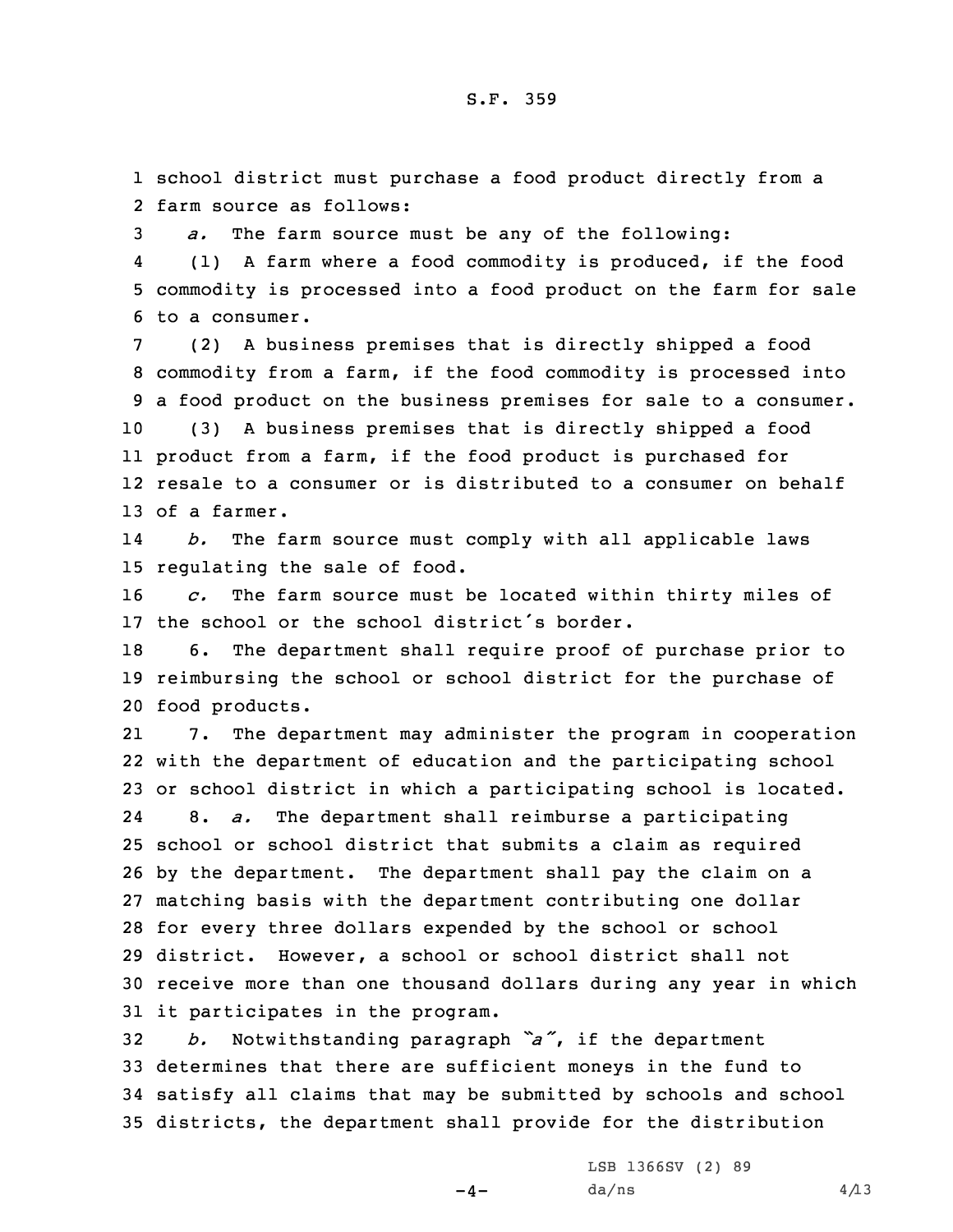of the available moneys in <sup>a</sup> manner determined equitable by the department, which may include <sup>a</sup> prorated distribution to participating schools and school districts. 4 PART B FERTILIZERS AND SOIL CONDITIONERS Sec. 8. Section 200.3, subsection 24, Code 2021, is amended by striking the subsection. Sec. 9. Section 200.14, Code 2021, is amended to read as 9 follows: **200.14 Rules.** 11 1. *a.* The secretary is authorized, after public hearing, 12 <del>following due notice, to</del> department may adopt rules <del>setting</del> 13 forth pursuant to chapter 17A providing minimum general safety standards for the design, construction, location, installation, and operation of equipment for storage, handling, transportation by tank truck or tank trailer, and utilization 17 of anhydrous ammonia fertilizers and soil conditioners. *a. b.* The rules shall be such as are reasonably necessary for the protection and safety of the public and persons using 20 anhydrous ammonia fertilizers or soil conditioners, and shall be in substantial conformity with the generally accepted standards of safety. *b.* Rules that are in substantial conformity with the published standards of the agricultural ammonia institute for the design, installation and construction of containers and pertinent equipment for the storage and handling of anhydrous ammonia, shall be deemed to be in substantial conformity with 28 the generally accepted standards of safety. 2. *c.* Anhydrous ammonia Fertilizer and soil conditioner equipment shall be installed and maintained in <sup>a</sup> safe operating 31 condition and in conformity with rules adopted by the secretary department.

33 3. 2. The secretary shall enforce this [chapter](https://www.legis.iowa.gov/docs/code/2021/200.pdf) and, after 34 due publicity and due public hearing, department may adopt such 35 reasonable rules as may be necessary in order to carry into

 $-5-$ 

LSB 1366SV (2) 89  $da/ns$  5/13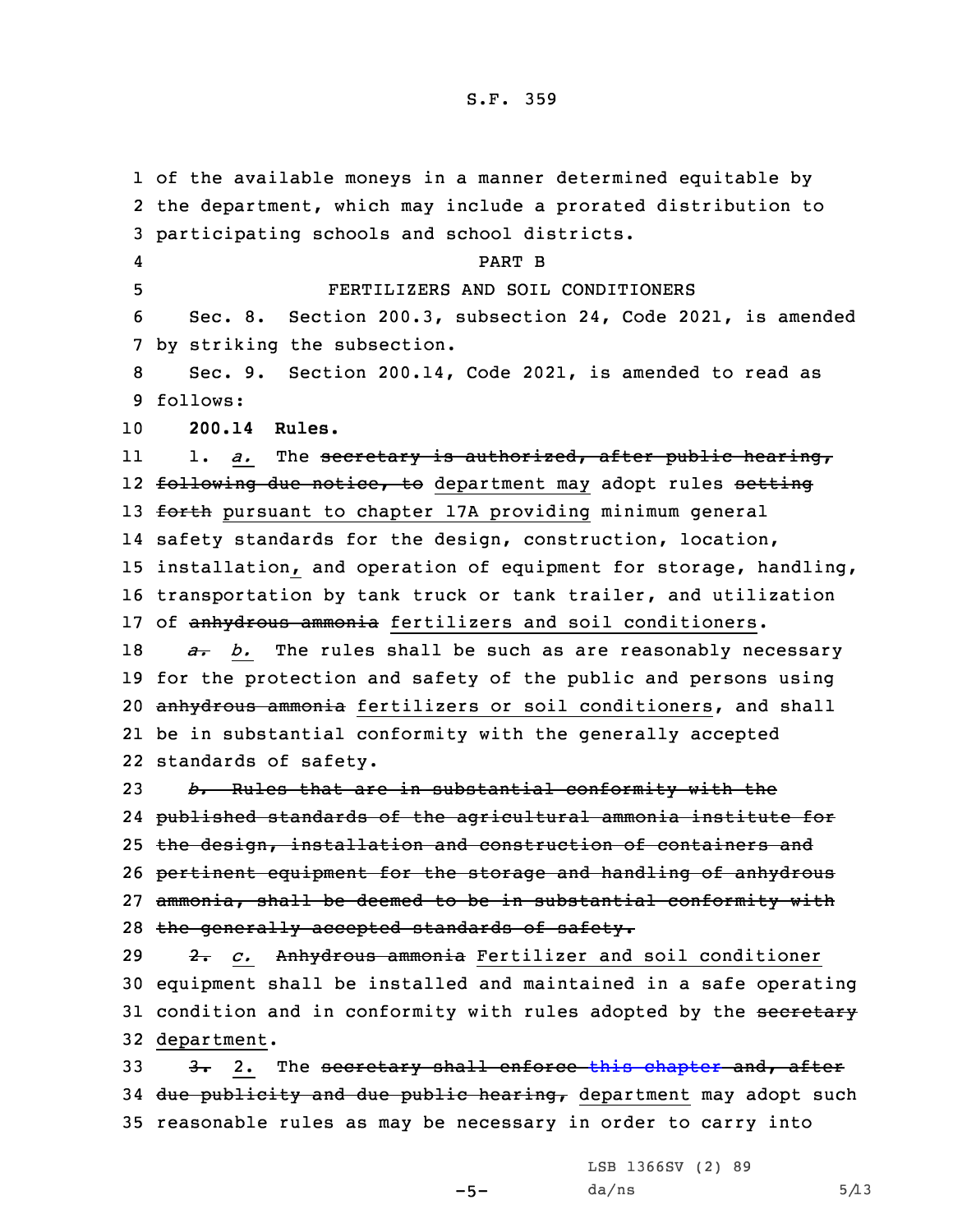1 effect the purpose, and intent and to secure the efficient 2 administration, of this [chapter](https://www.legis.iowa.gov/docs/code/2021/200.pdf). 3 4. 3. This [chapter](https://www.legis.iowa.gov/docs/code/2021/200.pdf) does not prohibit the use of storage tanks smaller than transporting tanks nor the transfer of all 5 kinds of fertilizer including anhydrous ammonia fertilizers or soil conditioners directly from transporting tanks to implements of husbandry, if proper safety precautions are observed. DIVISION IV WEIGHTS AND MEASURES 11 PART A 12 GENERAL 13 Sec. 10. Section 214.1, Code 2021, is amended by adding the following new subsection: NEW SUBSECTION. 6. *"Weighmaster"* means <sup>a</sup> person who keeps and regularly uses <sup>a</sup> commercial weighing and measuring device to accurately weigh objects for others as part of the person's business operated on <sup>a</sup> profit, cooperative, or nonprofit basis. Sec. 11. Section 214.3, subsection 1, Code 2021, is amended to read as follows: 211. The A license issued by the department for the inspection of <sup>a</sup> commercial weighing and measuring device shall expire on December 31 of each year, and for <sup>a</sup> motor fuel pump on June 30 24 of each year. <del>The amount of the fee due for each license shall</del> be as provided in [subsection](https://www.legis.iowa.gov/docs/code/2021/214.3.pdf) 3, except that the fee for <sup>a</sup> motor 26 fuel pump shall be four dollars and fifty cents if paid within one month from the date the license is due. Sec. 12. Section 214.3, subsection 3, paragraph e, subparagraph (2), Code 2021, is amended to read as follows: 30 (2) Retail motor fuel pump, nine four dollars and fifty 31 cents. Sec. 13. Section 214.4, subsection 1, unnumbered paragraph 1, Code 2021, is amended to read as follows: If the department does not receive payment of the license fee required pursuant to [section](https://www.legis.iowa.gov/docs/code/2021/214.3.pdf) 214.3 within one month from

-6-

LSB 1366SV (2) 89  $da/ns$  6/13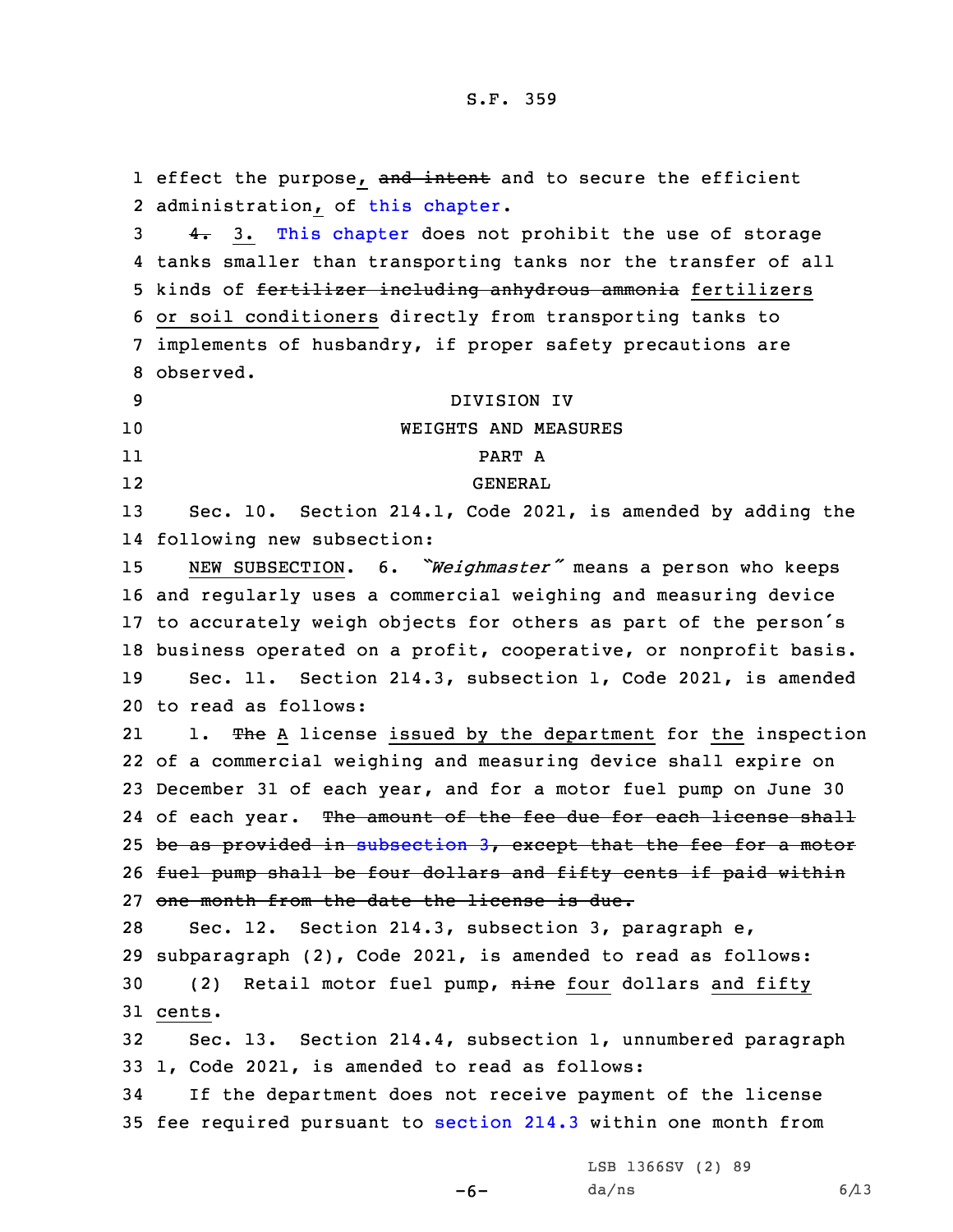1 the due date, the department shall <del>send</del> deliver a notice to

2 the owner or operator of the device. The notice shall be 3 delivered by certified mail. The notice shall state all of the following: Sec. 14. Section 214.6, Code 2021, is amended to read as 6 follows: **214.6 Oath Duties of weighmasters weighmaster.** All persons keeping <sup>a</sup> commercial weighing and measuring 9 device, before entering upon their duties as weighmasters, A 10 weighmaster shall be sworn before some person having authority ll <del>to administer oaths, to keep their</del> ensure that a commercial 12 weighing and measuring device is correctly balanced $_{\bm{\tau}}$  to make 13 true weights, and to shall render a correct account to the person having weighing done. Sec. 15. Section 214.11, Code 2021, is amended to read as 16 follows: **214.11 Inspections —— recalibrations —— penalty.** 18 1. The department shall provide for annual inspections of all motor fuel pumps, including but not limited to motor fuel blender pumps, licensed under this [chapter](https://www.legis.iowa.gov/docs/code/2021/214.pdf). Inspections 21 shall be for the purpose of determining the accuracy <del>of the</del> 22 pumps' measuring mechanisms, and for such and correctness of motor fuel pumps. For that purpose the department's inspectors may enter upon the premises of any wholesale dealer or retail 25 dealer, as they are defined in section  $214A.1$ , of motor fuel or fuel oil within this state. 2. Upon completion of an inspection, the inspector shall affix the department's seal to the measuring mechanism of the motor fuel pump. The seal shall be appropriately marked, dated, and recorded by the inspector. If the owner of an inspected and sealed motor fuel pump is registered with the department as <sup>a</sup> servicer in accordance with section [215.23](https://www.legis.iowa.gov/docs/code/2021/215.23.pdf), or employs <sup>a</sup> person so registered as <sup>a</sup> servicer, the owner or other servicer may open the motor fuel pump, break the department's seal, recalibrate the measuring mechanism if

 $-7-$ 

LSB 1366SV (2) 89  $da/ns$  7/13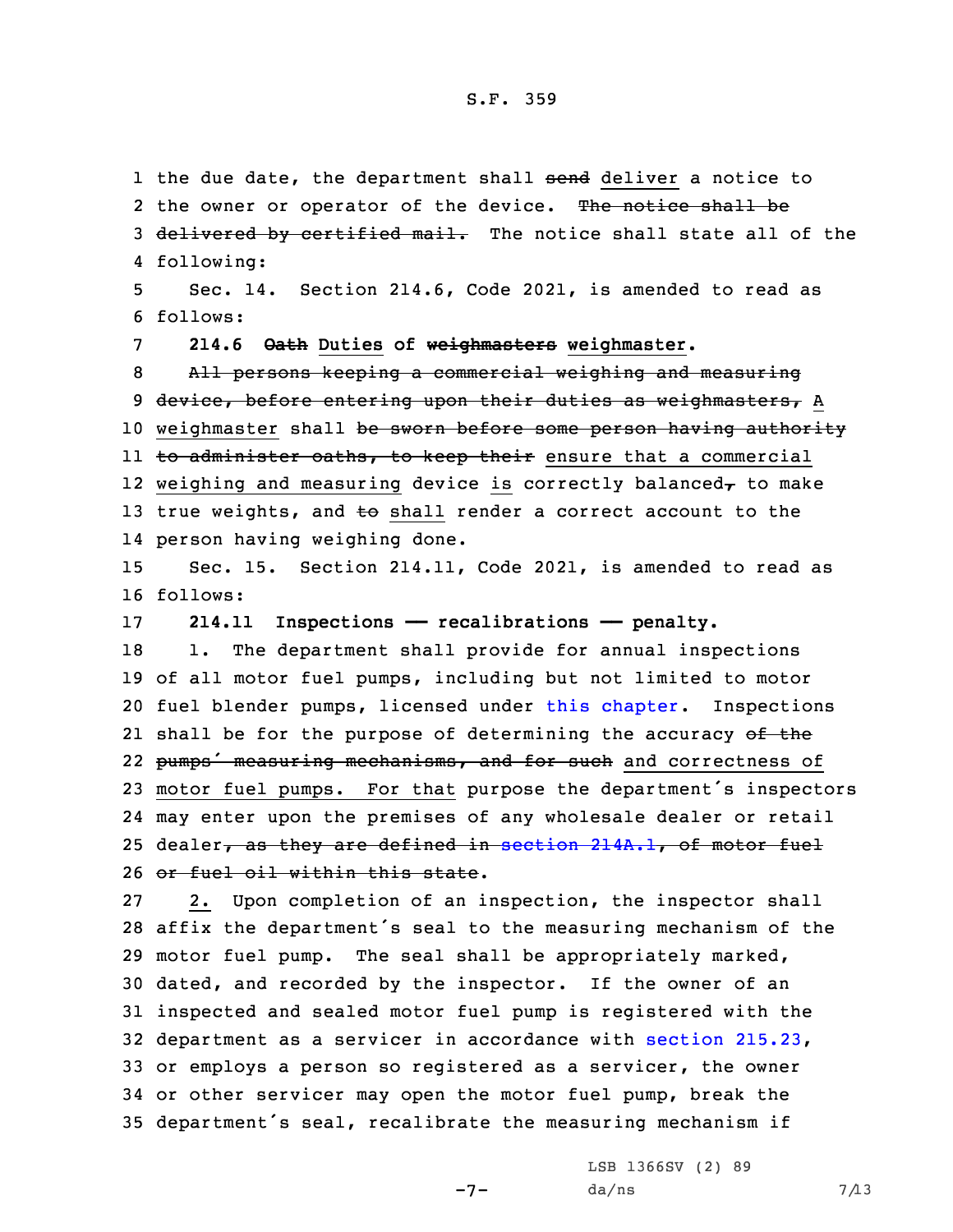1 necessary, and reseal the motor fuel pump as long as the 2 department is notified of the recalibration within forty-eight 3 hours, on a form in a manner provided by the department. 42. 3. A person violating a provision of this [section](https://www.legis.iowa.gov/docs/code/2021/214.11.pdf) is, 5 upon conviction, guilty of <sup>a</sup> simple misdemeanor. 6 PART B 7 MOTOR FUEL 8 Sec. 16. Section 214A.2A, subsection 1, Code 2021, is 9 amended to read as follows: 10 1. Fuel which is sold or is kept, offered, or exposed for 11 sale as kerosene shall be labeled as kerosene. The label 12 shall include the word "kerosene" and a or the designation as 13 either "Kl" or "K2" "K1 kerosene", and shall indicate that 14 the kerosene is in compliance with the standard specification 15 adopted by A.S.T.M. international specification D3699 (1982). 16 Sec. 17. REPEAL. Section 214A.15, Code 2021, is repealed. 17 PART C 18 INSPECTIONS 19 Sec. 18. Section 215.4, Code 2021, is amended to read as 20 follows: 21 **215.4 Tag for inaccurate or incorrect device —— reinspection** 22 **—— license fee.** 23 <sup>A</sup> commercial weighing and measuring device found to be 24 inaccurate or incorrect upon inspection by the department <sup>25</sup> shall be rejected or tagged "condemned until repaired" and 26 the "licensed for commercial use" inspection sticker shall be 27 removed. If notice is received by the department that the 28 device has been repaired and upon reinspection the device is 29 found to be accurate or correct, the a license fee shall not 30 may be charged for the reinspection. However, <sup>a</sup> second license 31 fee shall be charged if upon reinspection the device is found <sup>32</sup> to be inaccurate. The device shall be tagged "condemned" and 33 removed from service if <sup>a</sup> third reinspection fails. 34 Sec. 19. Section 215.7, Code 2021, is amended to read as 35 follows:

LSB 1366SV (2) 89

 $-8-$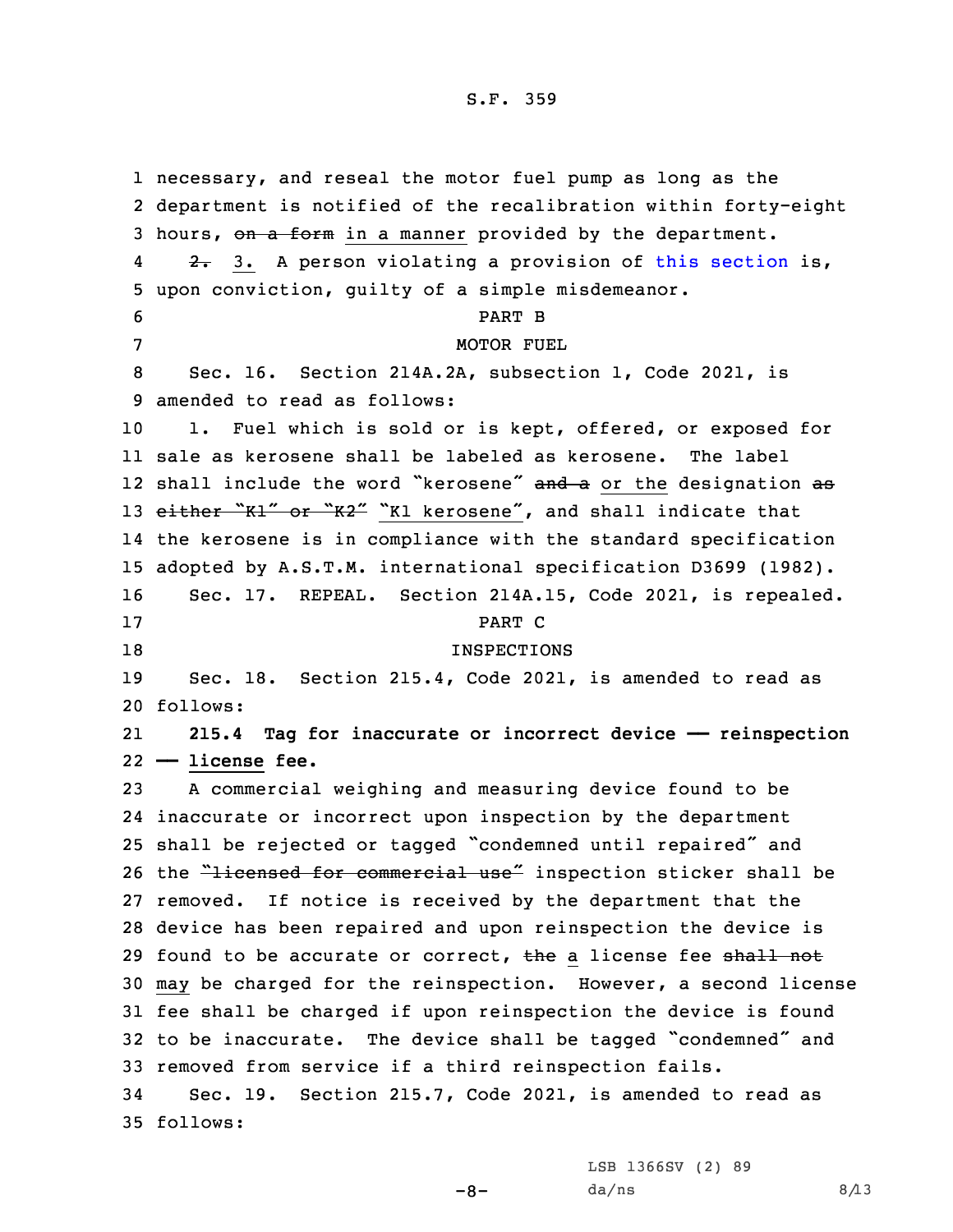1 **215.7 Transactions by false weights or measures.** 2 1. <sup>A</sup> person shall be deemed to have violated the provisions 3 of this [chapter](https://www.legis.iowa.gov/docs/code/2021/215.pdf) and shall be punished as provided in chapter 4 <del>189,</del> if the person does any of the following  $\frac{app1y}{a}$ : 5 1. a. The person sells Sells, trades, delivers, charges 6 for, or claims to have delivered to <sup>a</sup> purchaser an amount 7 of any commodity which is less in weight or measure than 8 that which is asked for, agreed upon, claimed to have been 9 delivered, or noted on the delivery ticket. 10 **2.** *b.* The person makes Makes a settlement for or enters 11 <sup>a</sup> credit, based upon any false weight or measurement, for any 12 commodity purchased. 13 3. *c.* The person makes Makes a settlement for or enters 14 <sup>a</sup> credit, based upon any false weight or measurement, for any 15 labor where the price of producing or mining is determined by 16 weight or measure. 17 4. *d.* The person records Records <sup>a</sup> false weight or 18 measurement upon the weight ticket or book. 19 2. The department may adopt rules pursuant to chapter 17A 20 that allow for reasonable variations and exceptions for small 21 packages. 22 3. <sup>A</sup> person who violates this section is guilty of <sup>a</sup> simple 23 misdemeanor. 24 Sec. 20. Section 215.23, Code 2021, is amended to read as 25 follows: 26 **215.23 Servicer's license.** 27 1. A servicer shall not install, service, or repair a 28 commercial weighing and measuring device until the servicer 29 has demonstrated that the servicer has available adequate 30 testing equipment, and that the servicer possesses <sup>a</sup> working 31 knowledge of all devices the servicer intends to install or 32 repair and of all appropriate weights, measures, statutes, and 33 rules, as evidenced by passing <sup>a</sup> qualifying examination to 34 be conducted by the department and obtaining a license. The 35 secretary of agriculture shall establish by rule pursuant to

LSB 1366SV (2) 89

 $-9-$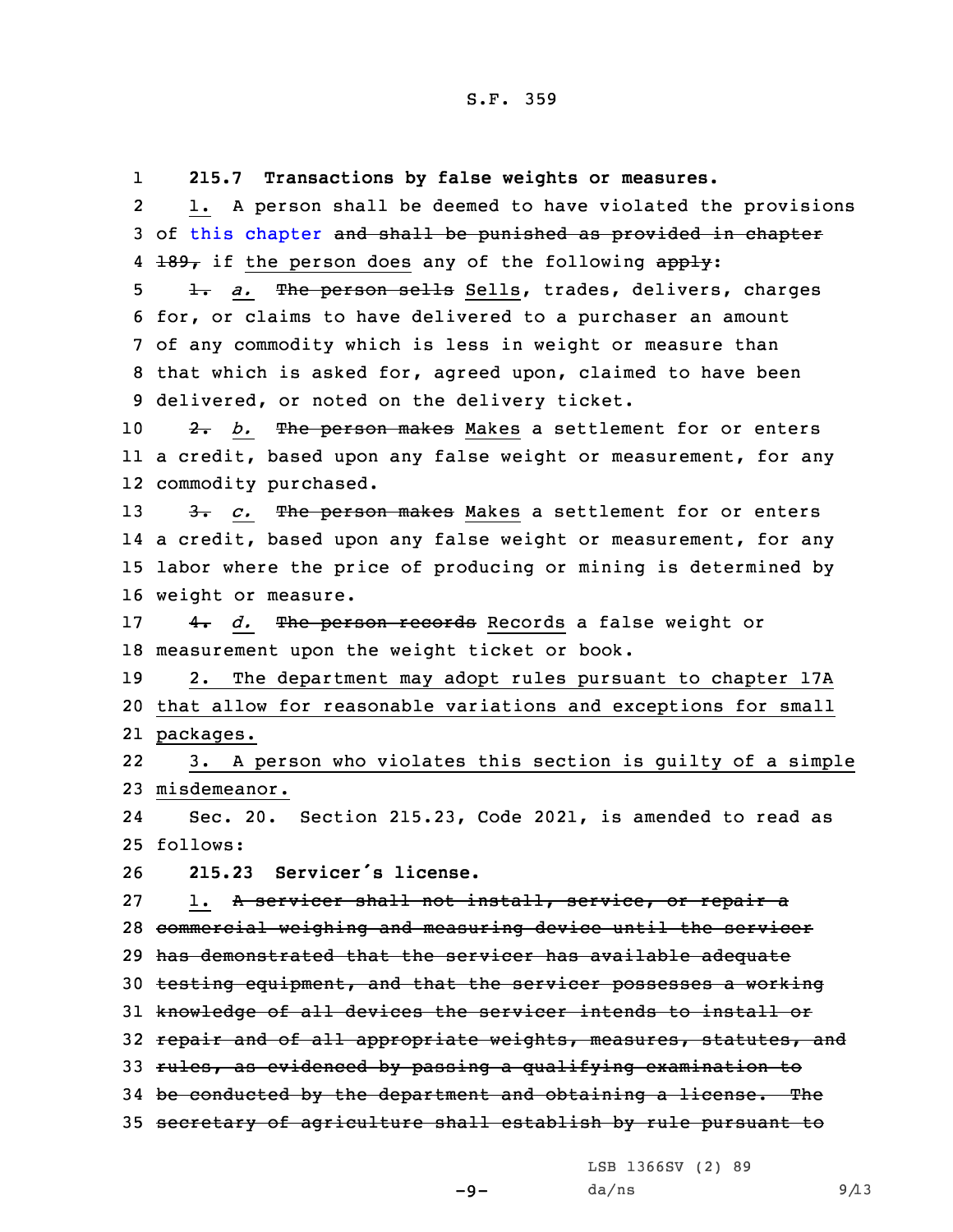1 <del>[chapter](https://www.legis.iowa.gov/docs/code/2021/17A.pdf) 17A, requirements for and contents of the examination.</del> The department may adopt rules pursuant to chapter 17A setting forth qualification requirements for persons applying for <sup>a</sup> servicer's license, including an examination. 5 2. In determining these a servicer's qualifications, the secretary shall department may consider the specifications of the United States national institute of standards and technology, handbook 44, "Specifications, Tolerances, and Technical Requirements for Weighing and Measuring Devices", or the current successor or equivalent specifications adopted by the United States national institute of standards and technology. 13 3. The secretary shall department may require an annual the 14 payment of a license fee <del>of not more than five dollars</del> for an amount established by rule for each license issued under this 16 section. 17 4. Each A license shall expire one year two years from its date of issuance. Sec. 21. REPEAL. Sections 215.3 and 215.8, Code 2021, are repealed. 21 EXPLANATION 22 **The inclusion of this explanation does not constitute agreement with the explanation's substance by the members of the general assembly.** 24 GENERAL. This bill amends, enacts, or repeals <sup>a</sup> number of provisions administered or regulated by the department of agriculture and land stewardship (DALS) as codified in Title <sup>V</sup> of the Code, including in subtitle 1, which includes <sup>a</sup> number of general provisions, subtitle 2, which includes provisions regulating animal industry, and subtitle 4, which provides for agricultural commodities and products in addition to related activities. SUBTITLE 1 —— ADMINISTRATION. The bill eliminates <sup>a</sup> requirement that DALS maintain <sup>a</sup> marketing news service bureau, but retains <sup>a</sup> requirement that it cooperate with the agricultural marketing service of the United States department

 $-10-$ 

LSB 1366SV (2) 89  $da/ns$  10/13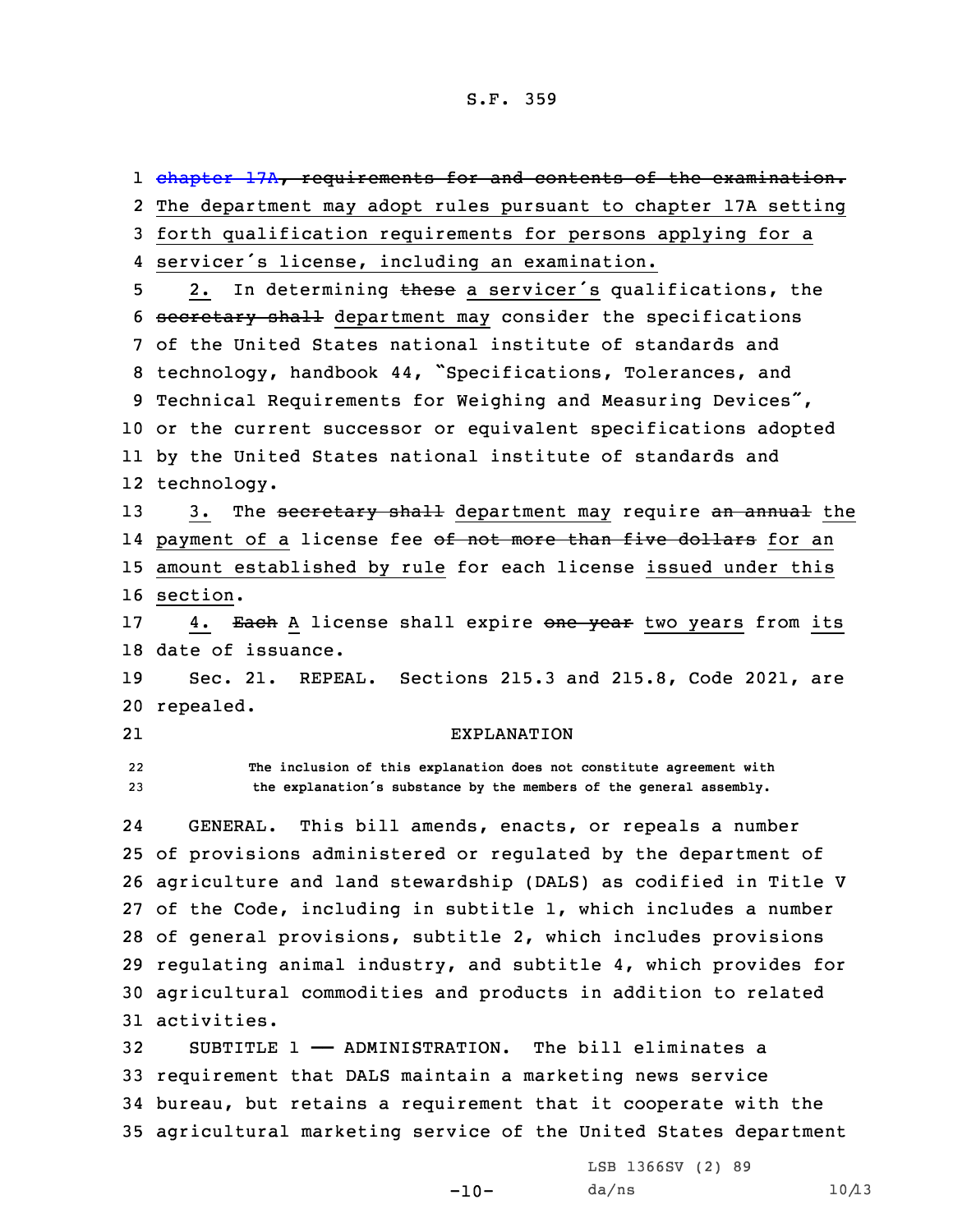1 of agriculture (Code section 159.5).

2 SUBTITLE 2 —— COMMERCIAL ESTABLISHMENTS. The bill eliminates <sup>a</sup> requirement that an application form for the issuance or renewal of an authorization to operate <sup>a</sup> commercial establishment include the applicant's identification number, which may be <sup>a</sup> tax identification number.

 SUBTITLE 4 —— FARM-TO-SCHOOL PROGRAM. The bill amends provisions creating <sup>a</sup> farm-to-school program administered by DALS under Code chapter 190A. The program assists schools and school districts in purchasing food products derived from food commodities produced on <sup>a</sup> farm and either processed on the farm or processed at <sup>a</sup> business premises (referred to as <sup>a</sup> farm source) located within 30 miles of the school or school district's borders. <sup>A</sup> food product is <sup>a</sup> perishable or nonperishable product derived from processing <sup>a</sup> food commodity including pasteurized milk or dairy products, washed shelled eggs, cut and washed produce, honey, maple syrup, unshelled or shelled nuts, cuts of meat or poultry, or cuts of fish or shelled aquatic items. DALS may reimburse <sup>a</sup> school or school district for expenditures for such products to the extent moneys are available to support the program. The available moneys would be allocated during the school year on <sup>a</sup> matching basis, subject to <sup>a</sup> \$1,000 cap. The bill also creates <sup>a</sup> farm-to-school fund to support the program.

 FERTILIZERS AND SOIL CONDITIONERS. The bill authorizes DALS to adopt rules regulating the design, construction, location, installation, and operation of equipment associated with the use of fertilizers and soil conditioners (Code sections 200.3 and 200.14). Current law allows DALS to adopt such rules regulating anhydrous ammonia equipment. The bill also eliminates <sup>a</sup> requirement that such rules be in conformity with the published standards of the agricultural ammonia institute. <sup>A</sup> person violating such rules is guilty of <sup>a</sup> simple misdemeanor (Code section 200.18).

35 WEIGHTS AND MEASURES (GENERAL). The bill amends <sup>a</sup> number

-11-

LSB 1366SV (2) 89  $da/ns$  11/13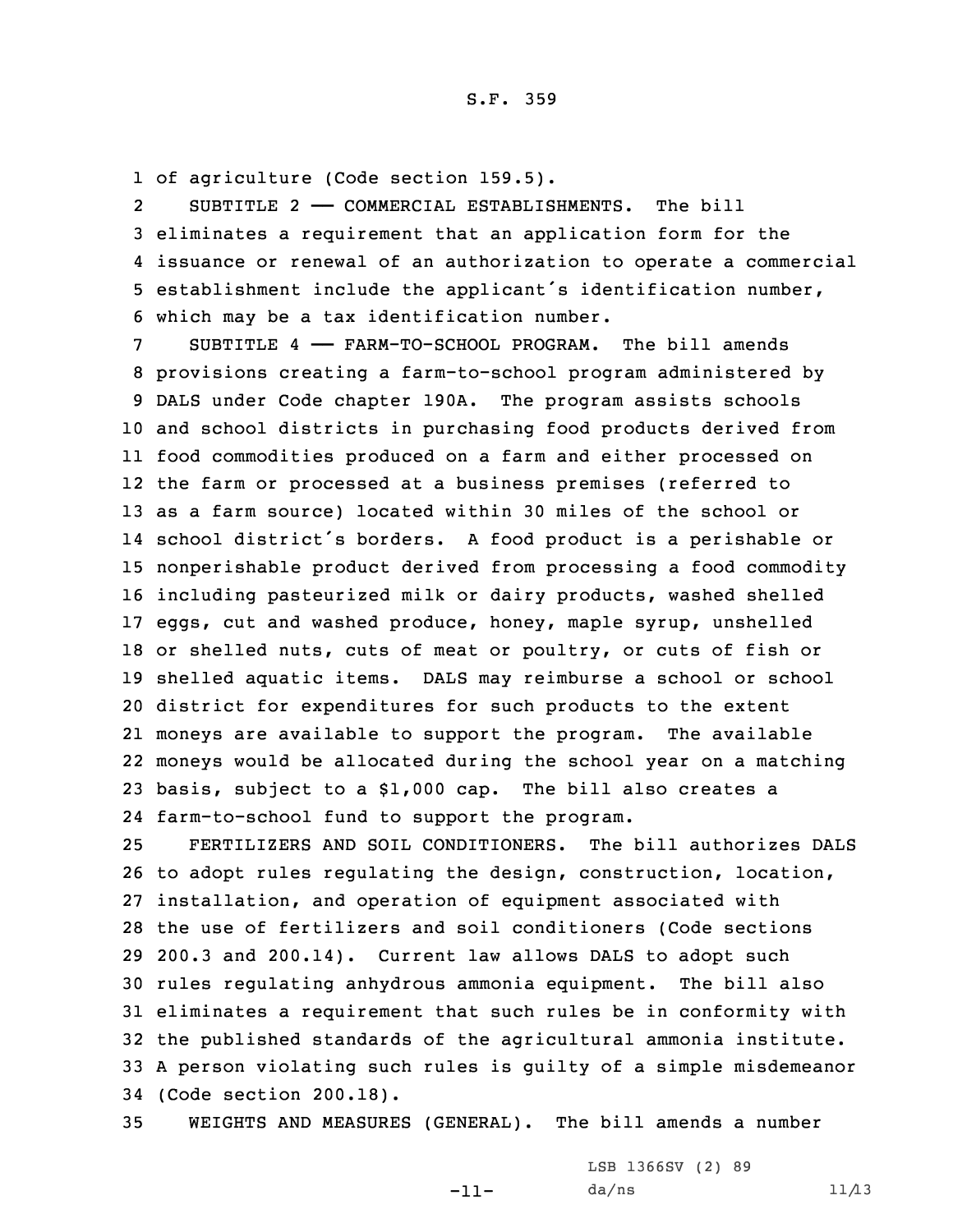S.F. 359

 of provisions regulating weights and measures, including the inspection of associated devices. The bill reduces the fee for the inspection of motor fuel pumps from \$9 to \$4.50 (the same amount due under current law if the inspection fee is paid early) (Code section 214.3). The bill no longer requires that DALS deliver <sup>a</sup> late payment notice to an owner or operator of <sup>a</sup> device by certified mail (Code section 214.4). The bill eliminates <sup>a</sup> requirement that <sup>a</sup> weighmaster (a person who keeps and uses <sup>a</sup> device as part of <sup>a</sup> business) must take an oath (Code sections 214.1 and 214.6).

11 WEIGHTS AND MEASURES (MOTOR FUEL). The bill revises requirements for the labeling of kerosene (Code section 214A.2A). The bill also repeals <sup>a</sup> provision prohibiting <sup>a</sup> person from placing gasoline into <sup>a</sup> receptacle, unless the receptacle states <sup>a</sup> warning (Code section 214A.15).

 WEIGHTS AND MEASURES (INSPECTIONS). The bill provides that DALS may but is no longer required to charge <sup>a</sup> license fee for <sup>a</sup> device that has been taken out of service due to <sup>a</sup> repair and reinspected (Code section 215.4). The bill allows DALS to make an exception in <sup>a</sup> case where <sup>a</sup> commercial transaction involves <sup>a</sup> small package, and the person would otherwise be guilty of <sup>a</sup> simple misdemeanor because the person stated <sup>a</sup> false weight or measure (Code section 215.7). The bill provides for the regulation of <sup>a</sup> servicer (a person employed to install, service, or repair <sup>a</sup> device), by eliminating an examination requirement and allowing DALS to require qualification standards which may include an examination (Code sections 215.1 and 215.23). The bill provides for <sup>a</sup> two-year rather than annual servicer license and allows DALS to establish the license fee. The annual license fee is currently \$5. The bill eliminates <sup>a</sup> provision that allows DALS to charge <sup>a</sup> complaining party an inspection fee, if the complaint was unfounded (Code section 215.3). The bill repeals <sup>a</sup> provision that authorizes DALS to establish reasonable variances in the weighing and measuring of small packages (Code section 215.8).

-12-

LSB 1366SV (2) 89  $da/ns$  12/13